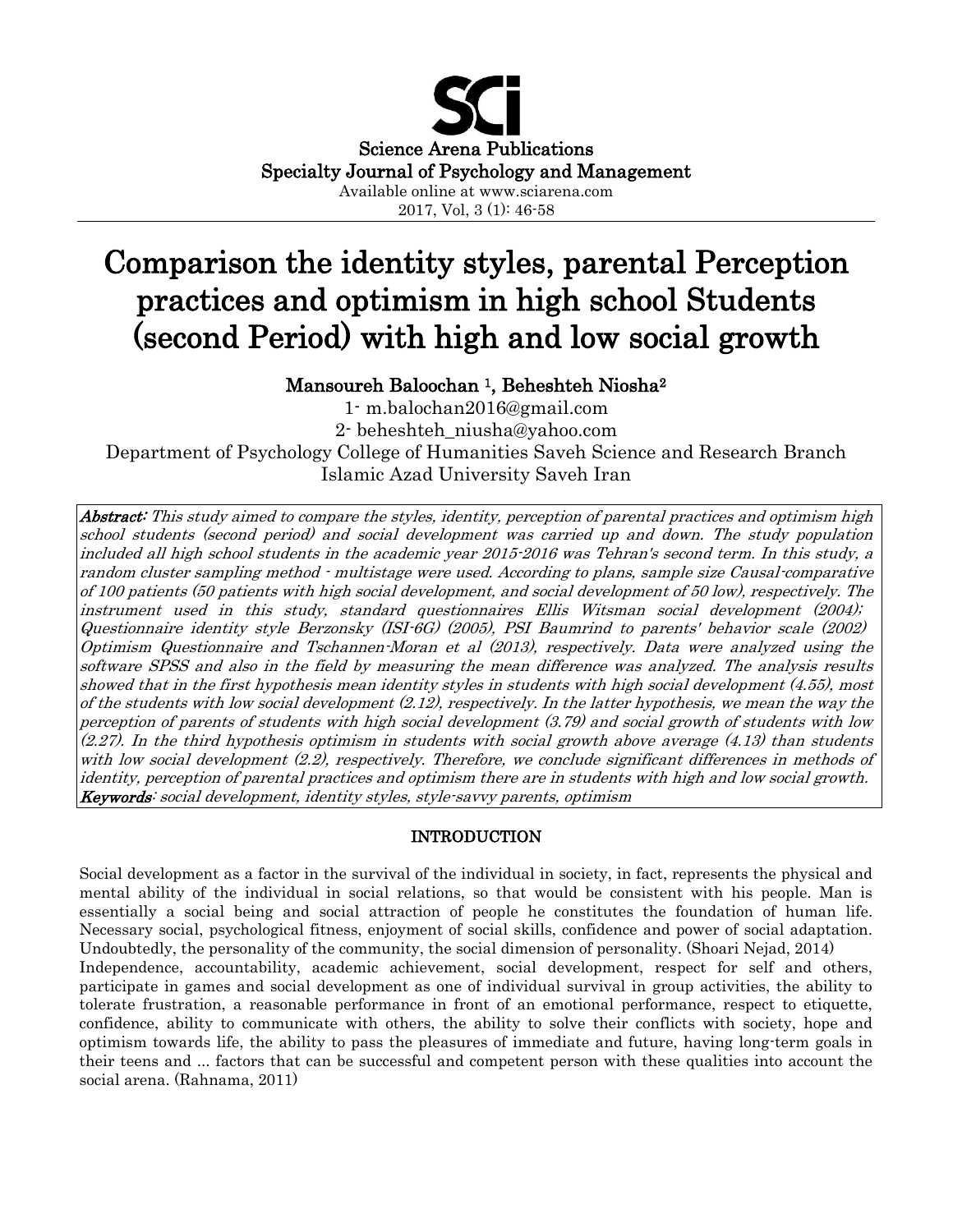According to Ellis Witsman (2004) the purpose of social development, and the maturity of the individual in social relations, so that would be consistent with his people. In other words, when social person read not only with others but also work with them.

The most important aspect of any person's social development. It is assumed that children without social development and social interaction with others in the skills required are not able to carry out their duties. According to this theory, social development has a 6 subscales as: work in good humor and compatibility respect for others - accountability - optimism - optimism, patience and tolerance. (Quoted Ahmadi and Ghasemi, 2014)

Social phenomenon of the dual process of evolution and growth of their students is: (1) by which students learn who they are and how with its surrounding community in which they live, are related. 2. The students' interpretations and descriptions as the basis for individual and group life behaviors used in similar environments to learn. (MirAkhori, 2013) The reality is that one should his biological needs in social conditions are satisfied. A situation that is constantly changing, because no human being does not live in a vacuum and a significant part of human behavior interact with other people (Wellman, 2014).

One of the main issues in psychological theory - Erikson (1968) Identification and development of students. Feeling that the exchange of individual identity and social reality of our conscious experience arises. (Hosseini Tabatabaei, 2012) Teen faces fundamental question who am I? The question has been called and a search for identity, not like those who lived before him in this world and not like those that will come after him into the world. In fact, the social development of students regardless of their identity styles, no meaning. (Erikson, 1967).

The identity of a person, constantly changing and changing in response to changes in the social environment. According to Erikson, form and maintain strong feeling of identity is important; he is no strong identity as one of the earliest determinants of psychopathology and social development Low knows (according to the ghazanfari, 2014).

Ericsson believes that in adolescence, the person in relation to their identity, knowledge acquired "his" with more unity than in the past in connection with the group, occupation, gender, culture and religion in adolescence shape. Psychological conflict of the period, related to the sense of identity formation and distribution of its various components. Adolescence is a crucial task to solve this conflict A unified identity for their cause, it is possible that individual when the negative aspects of this conflict and crisis prevails And inner harmony achieved and sustained in their various tasks (Lotfabad, 2012).

There are many different aspects of identity development. Psychological aspects of juvenile forms the inner self. He should be able to last the life and identity of previous periods of his life with his new condition take appropriate link. These efforts should also be able to youngster important questions such as "Where is my place in the universe?" "What I want from life?" Respond. Unlike the previous edition, the children of the adults had questions, he asked himself, and now he must find appropriate answers to their questions (Masen, Keegan, Houston, Kanjer, 2012, translated Yasaii, 2011, 8). Finally, understanding personal identity, social psychological confrontation is required. Ericsson emphasis on the individual's perception of their identity, at least to some extent linked with social reality, is a very important issue. Ericsson does insist that the rejection of the individual or community that the child may in no way be able to feel strong and secure identity (ghazanfari, 2014).

According Berzonsky (2005) as well as fundamental changes that occur during the adolescent years Such as physiological changes resulting from puberty, teenage entering a broader field of communication with peers and the long-term decisions about the future, he who makes all teenagers face the challenge? This means your teenager tries to stabilize his emotions, thoughts and behavior the change much from one location to another does not appear in it. Teen identity boundaries, however, tries to make himself or herself and an integrated sense of self and a lot of roles that offer with regard to youth and adults. According to this theory, light has dimensions of identity: intelligence style, normative style, sophisticated - avoided style. (Ghazanfari, 2014)

Today, the family unit as the smallest but the most effective social analysis of social pathology special place in the investigation are. Some of the ideas on the role of early experience in shaping the child and family communication patterns of behavior deviation of focus And believe that early experiences with parents and children regarding how to satisfy the needs of his mental and emotional Parents and their interactions with one another not only by the structure of personality, but he clearly social behavior patterns are planned for the next period. (Noori, 2011)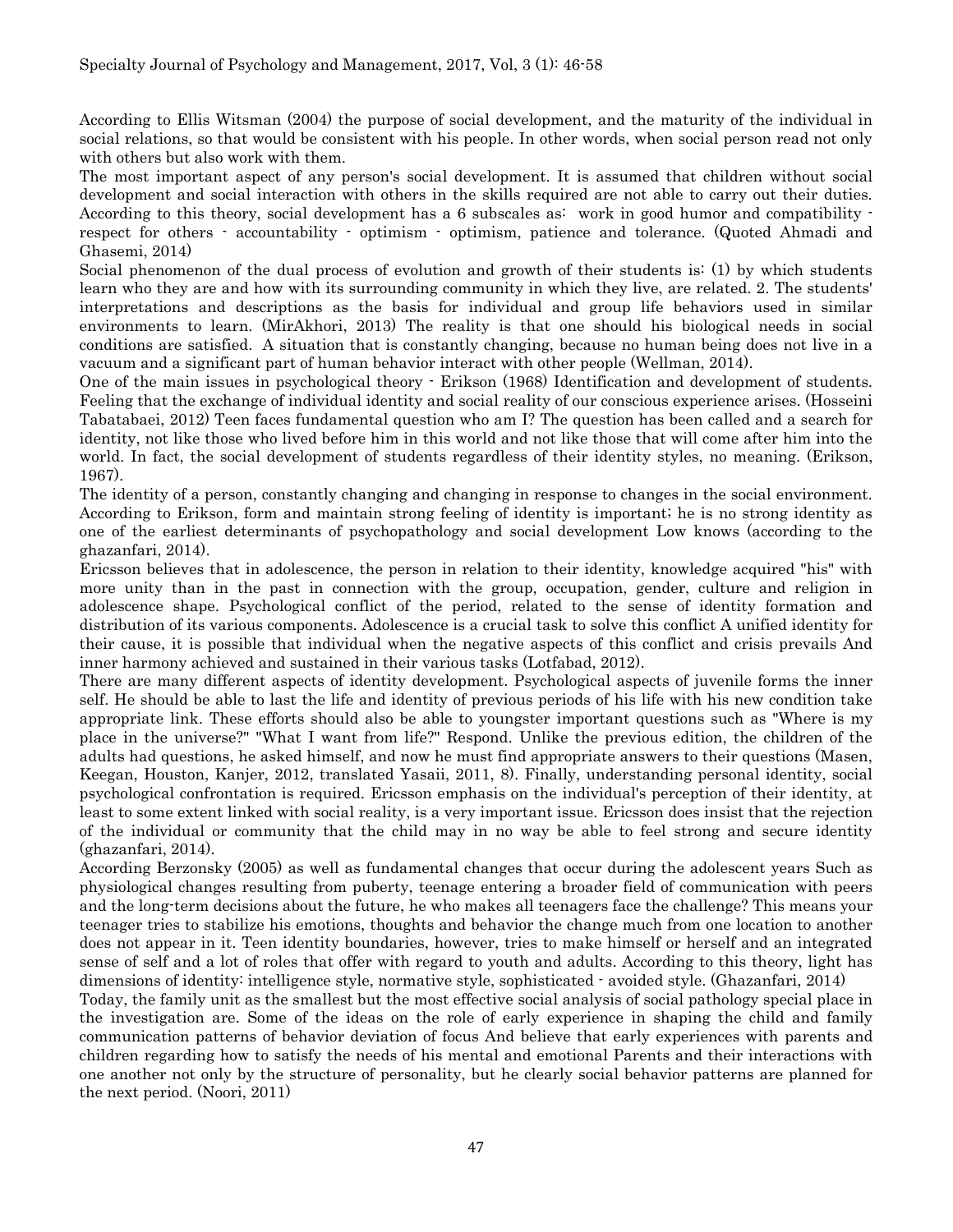In fact, research Pedir Jerry Stafford, (1977) suggests that the processes that interface between parentschildren interaction and the subsequent social and psychological injuries are much more complicated than thought And other factors at play are, for example, neglect or abuse on the way of thinking And knowledge of parents and their relationship with others and follow it in a manner that shows your next social experiences, influences. In fact, the pattern of abusive practices that led to the formation of undesirable parents with primary care (in most cases parents) are, Models stored in the internal functioning, affecting an individual's knowledge and beliefs about themselves and others affected, Thus impeding social development is an important mechanism to adjust. (From Russ, Heim, Westen, 2013).

Based on the theory Baumrind (2002) method of perception of parental behavior (parenting styles) with dimensions of permissiveness way, how is authoritarian and authoritative way. Children do not grow in a vacuum. Their growth in the context of family, neighborhood, community, country and the world takes place. In this context, they are under the influence of parents, siblings, other relatives, friends, peers and other adults who are in contact with them, are. Among all socio-economic factors affecting the development of the child, the family is still the main transmitter of values, morals, ideals, habits and ways of thinking and action-is. (Rubin et al., 2012)

According to research Zahedian et al (2011) Parents are usually the first people who interact with the child. Parents with their children appropriate behavior, mental health and social confidence and cause him to be On the contrary, parents-children and undesirable interactions on the structure of personality and mental health and social negative effects.

On the other hand the family, first base, he creates a link between the child and the environment. Children in the family learn basic norms of behavior and attitudes, moral and spiritual forms In this regard, the most important determinant of social development that most of the factors motivating behavior And psychological and behavioral changes, it will be affected, is optimistic. (Nan Kurz, 2013)

According to Carver's optimism and cooperation including general expectation is that all things in life is going well. Carver and Scheier also believe that optimism is associated with high expectations about success and motivation will increase. In addition, optimists exposure to more effective behaviors, and social development of better and more valuable, more flexibility and greater physical and mental well-being than pessimists show Optimism term also used to describe a particular interpretations (eg, low risk) or self-assessment (eg ability) In comparison with objective standards used is too positive. Although such perceptions may be unrealistic, but they can doubt their concerns in a complicated situation console and that encouraged them to continue their efforts in order to achieve its objectives (Bailis, Chipperfield, 2012)

According to Tschannen-Moran and colleagues (2013) optimism dimensions: trust students to teachers, students and school stressing students' sense of identity to the school. Temidayo (2013) have shown optimism that better academic performance, less stress and psychological adjustment, physical and better consensus among students predict. The study also found that optimism Temidayo good predictors for enhancing social development of students.

Obviously, as long as the fields for the presence and identity styles in students, parent's perception and optimism do not exist, we cannot expect students had high social development. Due to the lack of research on the components together, more research in this area is an important issue.

In one study, more than 30% of the subjects were 24 years old, still in search of identity. Another study suggests that the formation of personal identity may even be an ongoing process that occurs throughout life (Adamse and Heach, 1982; quoted by Schultz and Schultz, 2005, translated by Seyed Mohammad, 2008)

Research Talebian et al (2013) on the relationship between identity status and social development of students show a confused identity with social interaction variables, abstract reasoning, emotional stability, conscientiousness and emotional stability consistent negative relationship and identity with a variable success, extraversion, conscientiousness, agreeableness have a meaningful relationship. (Talebian et al., 2013) Another study Dallinger (2015) examined the relationship between identity styles and social development, and concluded that both informational and normative identity processing styles and social development, positive relationship. Avoidance of confusion or confrontation between social orientation, self-handicapping, guided by others And non-adaptive strategies, decisions and positive relationship with self-reflection, there is a negative relationship between consciousness and resistance Information processing style was positively associated with openness while normative style does not show a significant relationship with the agent. Processing style diffuse / avoidant with social adjustment factors had a significant negative relationship between agreeableness and conscientiousness. (Quoting Moghanloo et al., 2015)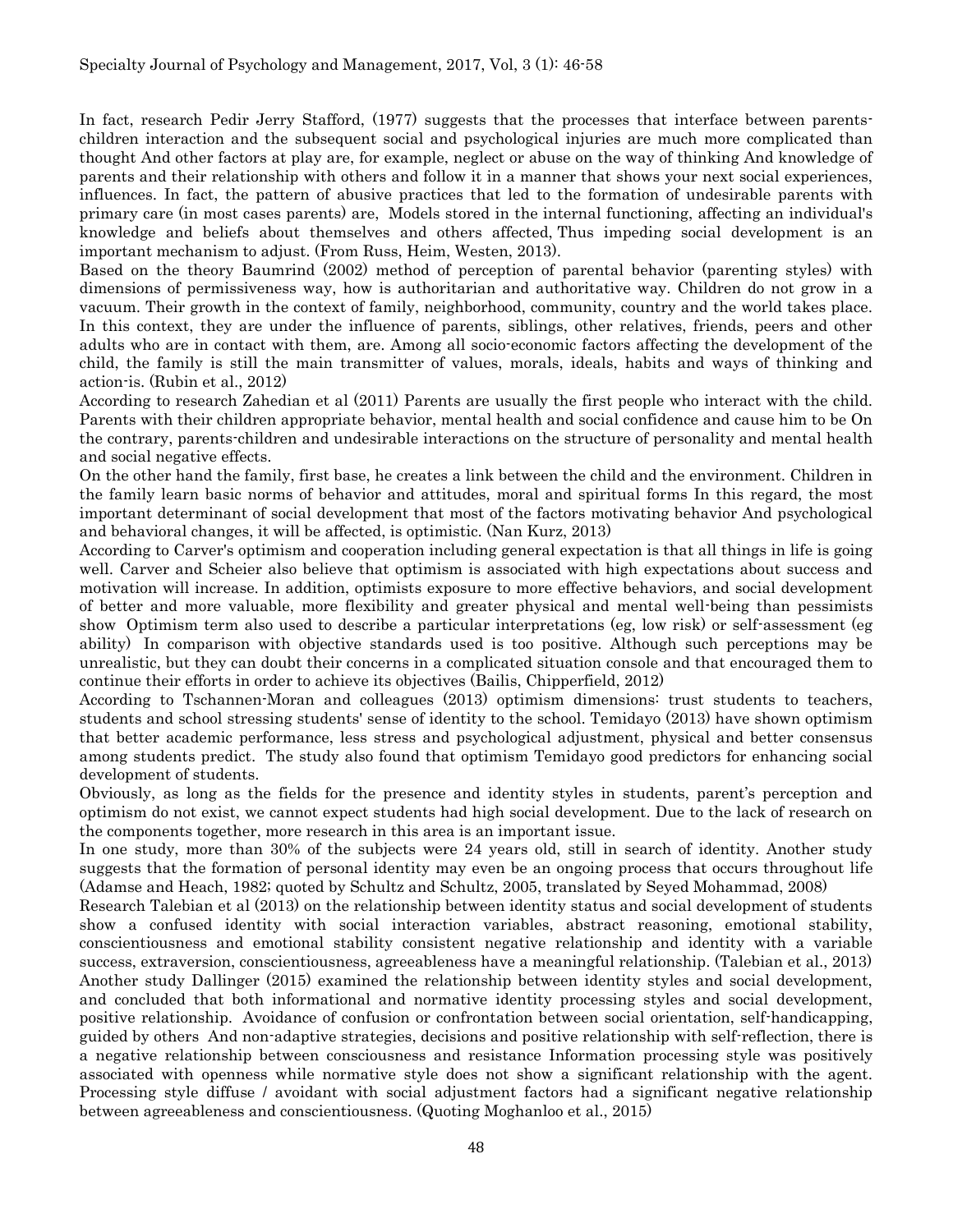Liz Studies and colleagues (2015) showed that the quality of parent-child relationships are associated with self-esteem and social efficiency and negative interactions, parents are also responsible for Disruptive Behavior Disorder Parent difference in the interaction of personality, attitudes, socio-economic, opinions, education, cultural values and norms affect their children.

Temidayo (2013) have shown optimism that better academic performance, less stress and psychological adjustment, social, physical and predicts better among students. Temidayo the study also found that optimism is a good predictor for enhancing students' motivation beliefs. Since the composition of our population is over twenty million young people in our community are teenagers and young adults, the role of youth in shaping the future of the country is of great importance. (Shoari Nejad, 2014)

This means that the need to prevent lowering of the social development of young people in society, special attention to social development in adolescence. We are social beings, and to be able to continue living in the community, his fellow human beings must have consistency and conformity. Lack of compatibility and synergy with other young people stems more from the growth of their social orientation. It would be a longterm, binding to disrupt social order. Having the right relationships, healthy and positive with others can grow and be human perfection. Students who have difficulty with social development issues and will face serious problems. (Wellman, 2014)

To prevent adverse outcomes in private, identity confusion, extreme support and care too much pessimism in their teens, it is necessary In addition to identifying the causes of conflicts, seeks to prevent and eliminate the causes of it. This research can be done: First, would be the institutionalization of the concept of social development in schools. Second, students' problems before they become acute and critical recognition, and the third is to lead students to plan to solve the problems. Finally, style, identity, perception of parents and optimism in students with high and low social growth compares.

We are intended to identify styles, practices and perception of parents of students with high and low social optimism to compare. As we have said many studies have been conducted on the variables separately. However, in order to compare these variables with students with social development research has been done up and down directly. The central question in this research is that the differences between the styles, identity, perception of parental practices and optimism Students in high school in Tehran and social development up and down in there?

According to the expression of this study to investigate the difference between identity styles, how the parents' understanding and optimism in students with high and low social development in high schools of Tehran Province, This article seeks to investigate the following hypothesis:

- Between identities styles in students with high and low social growth there in high school in Tehran.

- Method of perception between parents of students with high and low social growth there in high school in Tehran.

- Between optimism and social development of the upper and lower high school students in Tehran there are differences.

The study essentially seeks to answer questions or test hypotheses that have been raised in the Statement of the problem.

Farsi Nejad (2015) to investigate the relationship between identity styles and social development and self-pay basis of high school education for boys and girls. The results showed that girls than boys in the scale of informational identity style and social development and boys than girls on scales sophisticated - avoided style of social adaptation and social development overall score were significantly more scores. In addition, results showed that informational identity style and identity commitment directly and style sophisticated - avoided identity style (through commitment) to be able to predict academic self-efficacy score distribution and social health.

Sadeghi and colleagues (2015) article titled "The Role of hope and optimism in predicting social development of Lorestan university students" have done. The data analysis showed that there is a significant correlation between all variables: The correlation between social development and self-esteem, self-efficacy and social development, social development and academic emphasis. Multiple regression analysis showed that the combination of hope and optimism can predict students' motivational beliefs the significance test of regression coefficients indicate that self-esteem, self-efficacy and academic emphasis statistically significant relationship.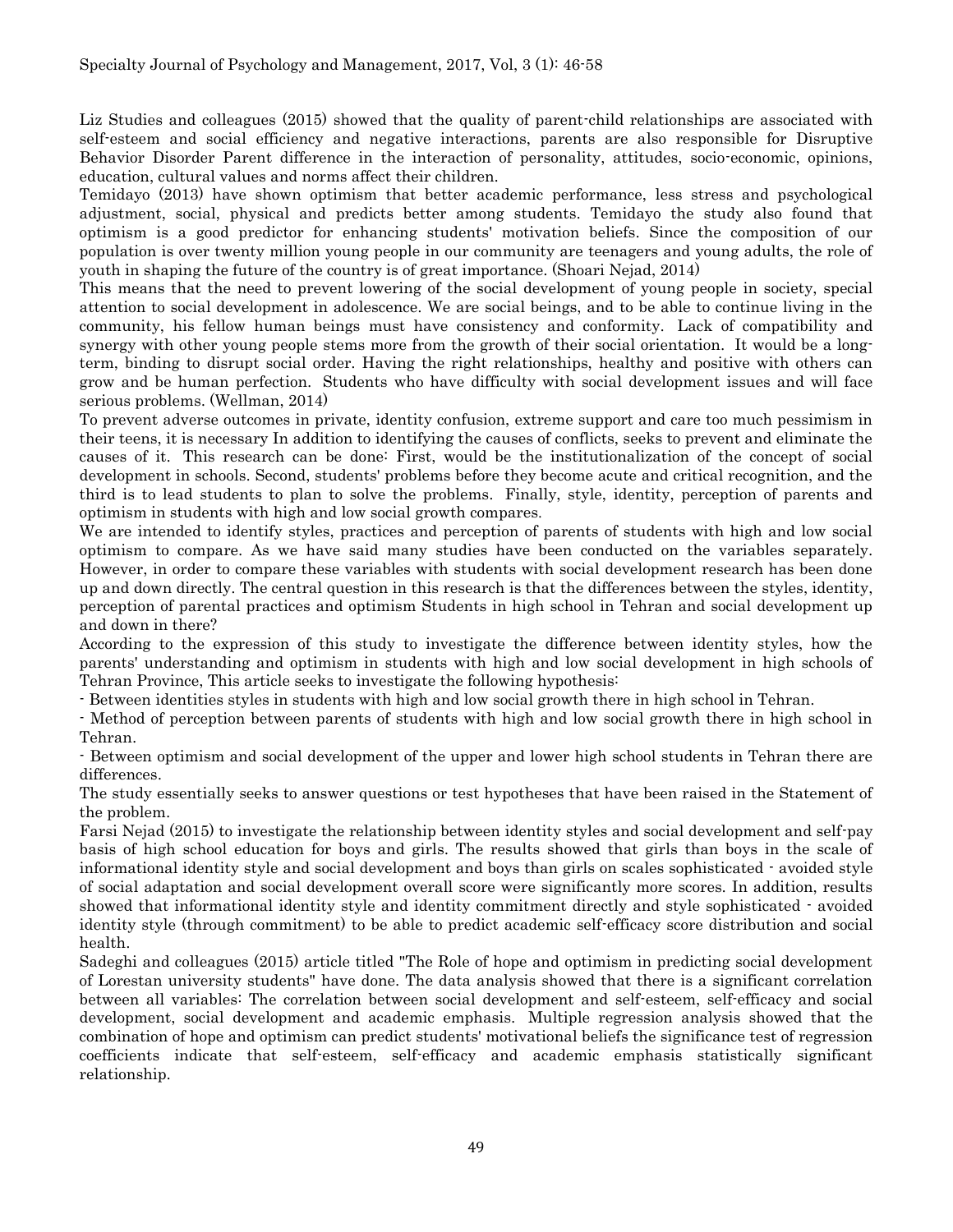Hassanzadeh (2015) in examining the factors shaping social development in adolescents found that: Orientation family conversation positive and significant predictor of self-efficacy and social growth And negative predictive conformity orientation and social development is significant.

Nurmi, E.,Kinney, A. &Tammi (2015) of social adjustment of students who were non normative identity styles, found that: Non-normative identity style circuit with coping strategies in dealing with associated problems. The people of poor decision making and disability strategies used to solve social problems. They have limited self-awareness, and a debilitating anxiety reactions. These people when they enter university because of weaknesses in establishing and maintaining social support systems, lack of intimacy, Inflexible and confidence to others in their social relations are experiencing a lot of problems.

Dollinger and Dollinger (2015) also determine the relationship between sophisticated identities / avoidance and social adjustment among youth 15 to 18 years received the use of this identity style with low self-esteem, depression and neuroticism reactions up and the use of early alcohol and drug abuse at an early age also is closed. Also they have a duty entrusted to them function properly and, in the eyes of others are known as unqualified persons who are not prepared to live in the community.

Schwarz, Stutz and Ledermann (2015) in their study of parental conflict and emotional security role in the development of friendly relations between students emphasized.

Akinlana (2015) article to determine the relative contribution of independent variables of optimism and composed of scientific, social health and mental ability in academic performance Ogun East senatorial district senior secondary school students in Nigeria did. Mental ability, he was the most powerful predictor variable optimism that education has the highest impact on mental ability Along with it, the top academic performance in students as well. Based on the results Akinlana pessimism poor social and academic growth of students is low as a result of public health.

Marcia (2014) in the relationship of identity sophisticated / avoidance of social adjustment of adolescents in the study found that these people self-esteem, autonomy and self-control, they postponed a decision about the problem and they are trying to be coping with their problems. These people are the least psychological adjustment among four identity status. Are more likely to have mental disorders.

Kocayoruk (2014) article to "unique effect the perception of parents of adolescents with mental well-being through self-determination theory" has done. The study (eg, positive affect and negative affect) whether the perception of parents that have a direct impact on mental well-being? Or whether these effects affect the psychological satisfaction of their needs? (Ie, the need for autonomy, competence, and relatedness). Path Analysis has shown that the independence of parent support and promote feelings of subjective well-being teenagers. The results showed that basic psychological needs mediated the relationship between parents and subjective well-being is perceived practices.

Katri (2014) an article entitled "The relationship between optimism, pessimism, and anxiety with social competence of students" did. The results of this study in the first hypothesis, social competence education students who are optimistic than are pessimistic students is higher. In the second hypothesis testing, it was found that between trait anxiety and social competence of students and there is a significant positive relationship and in third hypothesis was found optimism components of social competence of students with significant relationship.

Chesnokova, and Subbotsky (2014) in a study of adolescents 13 to 18 years in a position evaluated discordant test and past experiences to solve the problem of students who were visiting their parents were more clues, were more social development and better able to solve the problem.

Ghasemi et al. (2014) article titled "Perception of parents' influence on the debate ways of knowing, loving and female high school students in the city of Saveh period". This study was conducted to investigate the effect of perceived parental practices and ways of knowing activeness was in high school female students. The study population included all high school students in the academic year 2013-2014 are Saveh city high schools. This study is purposive sampling method, which is based on Morgan table, 300 individuals were selected as examples. In order to collect information, a questionnaire Perception of Parents (pops), Scale activeness Inept and rinses (1982) Scale approach to learning and thinking (ATTLS) was used. The subjects of the independent variables (perception of) assessed and based on the difference of the average of the group with Perception of Parents were divided affect and impact insolubility; the sample was reduced to 118 people. To analyze research data in addition to descriptive statistics, analysis of variance, multivariate analysis of variance (MANOVA) was used. The results showed that both variables affect discuss ways of knowing, loving and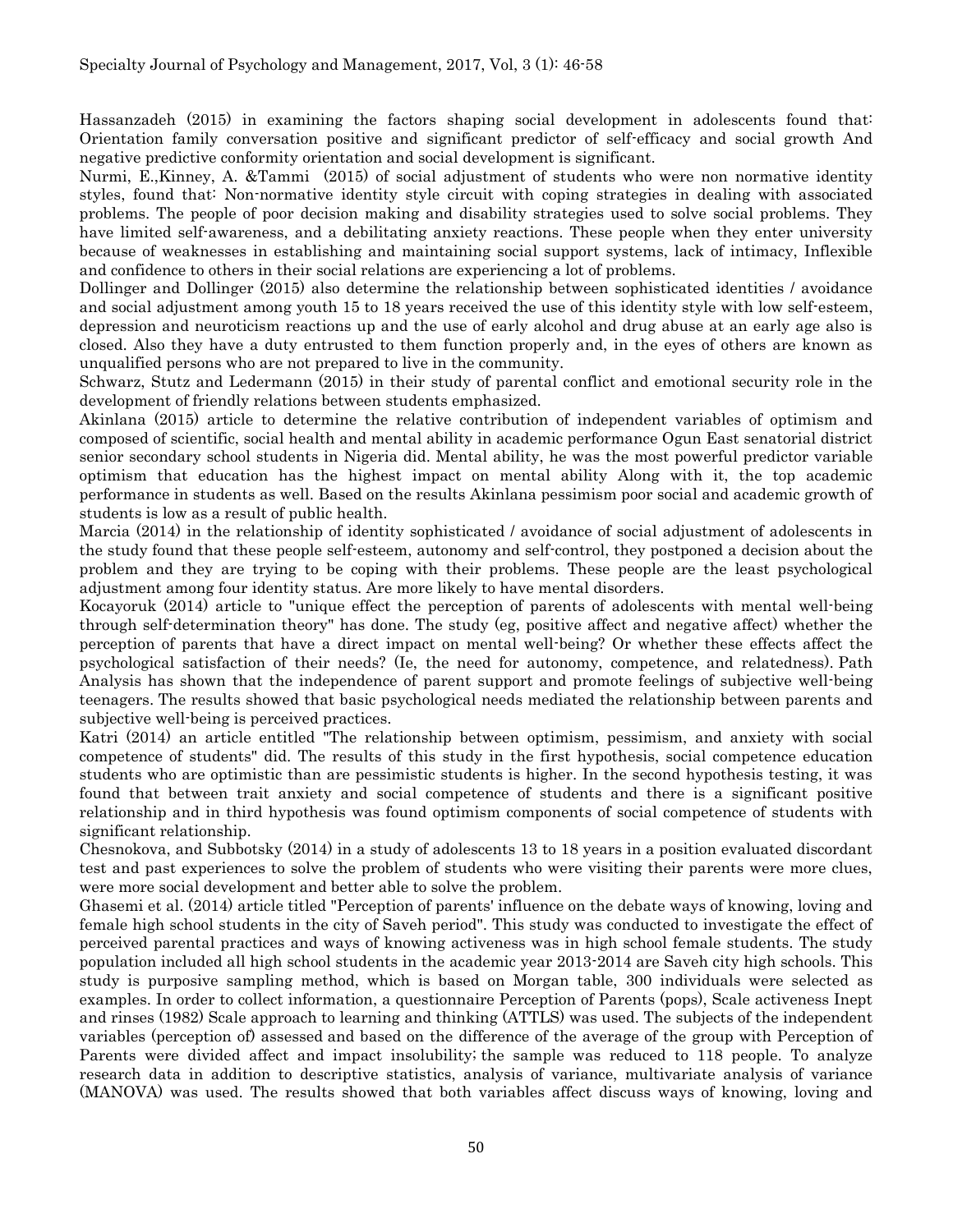understanding manner, are parents the results of this study showed that perceptions and ways of knowing activeness of Parents of students affected.

Ghazanfari (2014) examined the relationship between the identity and social health of adolescents. The results of this study showed that between informational and normative identity styles and social health of a significant positive relationship between sophisticated identity / avoidance style and mental health there is a significant negative relationship.

Ghasemi et al. (2014) article titled "Effectiveness of optimism on the sense of social competence school students in the city scene" did. They believe in behavioral science in general and psychology in particular, deserve a special attention to the importance of a sense of social achievements of individuals in different areas live there. This study aimed to evaluate the effectiveness of educational optimism on students' sense of competence was the second city scene. The results showed that among the components of social competence in the experimental group and the control group, a significant difference  $(P = \langle 0/05 \rangle)$  there. The findings concluded that optimism leads to improved academic competence in all components (effective, meaningful, individual merit and choice) are students.

Jowkar (2013) believes Eco parents who can provide children have an important role in the formation of selfmotivation. On the other hand based on the ideas in people's system for developing social thought. And internal communication is important motivational beliefs and in this connection several researches the role of motivation in high growth social family have confirmed.

Mikami, Lerner, Griggs, McGrath and Calhoun (2013) Experimental Research found that parents play an important mediating role in processes like access and increased social skills and high quality supportive parents are child friendly relations.

White and colleagues (2013) studied the relationship between identity styles and decision making strategies for solving problems and coping strategies to solve the problem concluded That the adolescents' identity information, when faced with stressful problems and conflicts rely on problem-oriented strategies. And try to change stressful situations. The adolescents' normative identity in seeking social support and confidence and the adolescents' sophisticated identity / avoidance style emotional response-oriented methods to reduce tension and adjust with the use imagination.

Madjar (2013) studied in Germany to examine the status of identity on social development and public health. In this study, it was found that 252 subjects were over 16 years old That people with high social status successful identity and delayed growth and general health were high, But people with the confusion of social development and public health was low.

Robin (2012) the influence of social factors such as parents' important role in the social world and meaningful relationships with their peers and friend are effective.

Verissimo, Santos, Vaughn, Torres, Monteiro and Santos (2011) the role of secure attachment relationships with counterparts in students refer meaningful the role of the father than the mother in particular was emphasized.

White and Jones (2011) in the relationship, informational style and inconsistencies found that These people usually start drinking alcohol to delay the frequency of their alcohol consumption is much less than other week And the amount of alcohol they also significantly low in comparison with other people. In addition, these people are usually religious, attending church monthly. Crime rates in these patients is very low.

Berzonsky (2005) studied the relationship between informational style and social adjustment among high school students found that Autonomy of these people are well educated, know life management skills And deal with problems in life are less nervous and angry, Participate in various cultural activities with your friends And against those who are different are patient with them and establish friendly relations and respectfully with others.

## 2. Research Methodology

The aim of this research method, taking into account the Comparative study of identity styles, practices and perceptions of parents optimism high school students (Volume II) with high and low social growth of students, The method of collecting, field, The purpose was And in terms of procedure, a description of the type of the events (causal-comparative) is. The population in this study consisted of all high school students during the 2015-2016 school year is the second in Tehran, Of which there are about 300 thousand people. The sample size in this study sample size cluster sampling method - multistage were used. A sample of 260 students were selected by lottery first And causal-comparative with respect to plans, 100 (50 and 50 students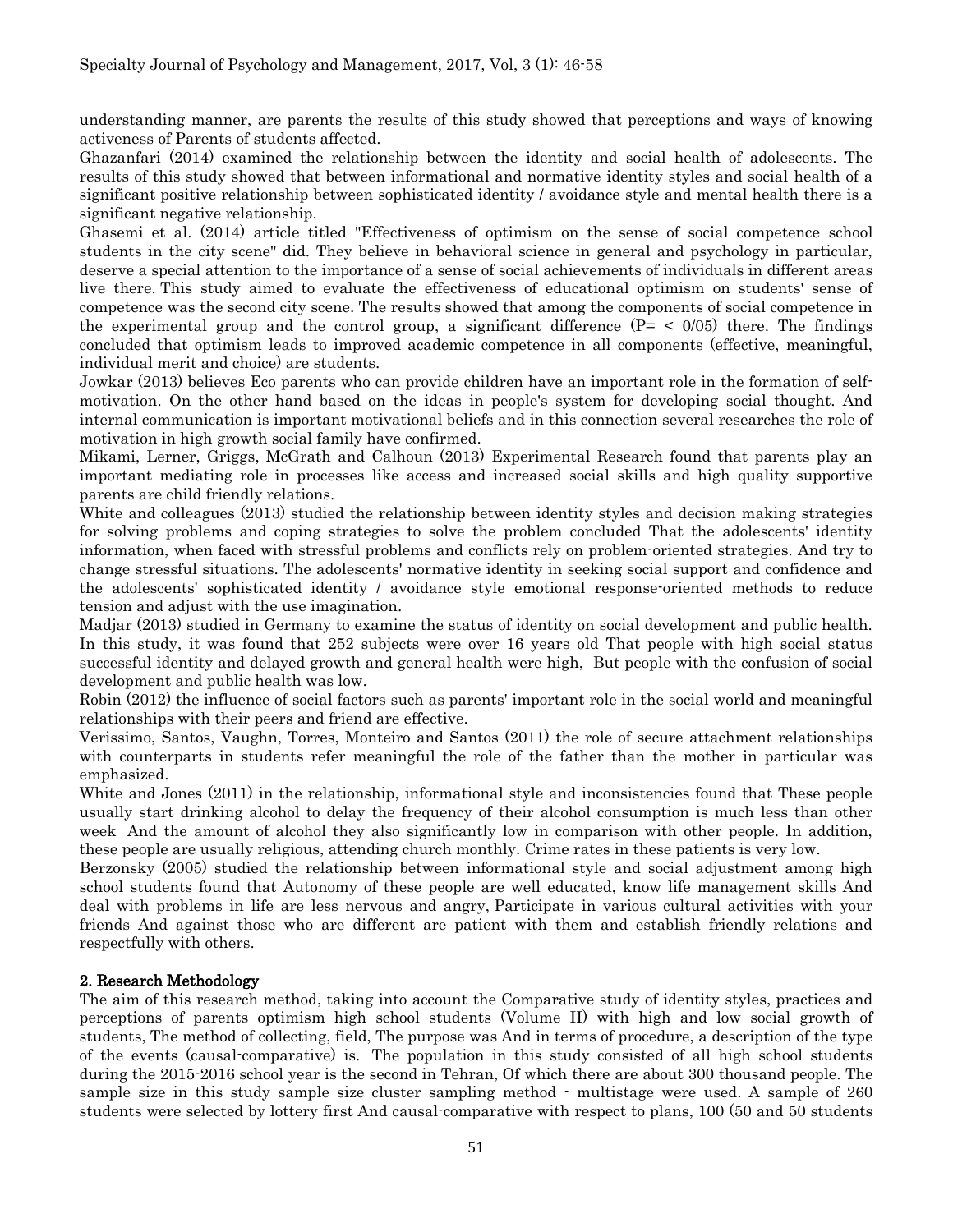with low social development and social development above) were selected. To collect data from standard questionnaires Ellis Witsman social development (2004); Questionnaire identity style Berzonsky (ISI-6G), Perception of parents Baumrind (PSI) (2009) and Optimism questionnaire Tschannen-Moran et al (2013) was used.

## 2.1. Inventory Questionnaire Ellis Witsman social development (2004)

The test was developed in 2004 by Ellis Witsman and to determine the social development of adolescents 13 to 18 years used and has six subscales as: Compatibility cooperation in good humor and respect for others accountability - optimism - optimism and patience. This paper pencil test, and about 20 to 25 minutes should be implemented. The test is 27 questions, including questions about different aspects of social development in student's measure. Content validity of the questionnaire Ellis Witsman by university professors of social development has been approved. It is reported reliability coefficient of 0.80. Peer (2007) between 0.81 to 0.85 Cronbach's alpha reliability of the test is reported.

## 2.2. Identity style Questionnaire Berzonsky (ISI-6G)

The first questionnaire by Berzonsky (2005), was used. Has three components and is 30 words, the following measures include style information (11 questions) normative style (9 items) sophisticated - avoided style (10 questions) requirements. The questionnaire is based on 5 Likert scale. In front of each item Likert scale with 5 options and a range of options totally disagree totally agree Rating 1 to 5 score is included. The validity from teachers' guide and consultant, has been well verified. Berzonsky (2005), the Cronbach's alpha coefficient for the light of normative 0.86 0.82 informational style and sophisticated - avoided style 0.83 reported. White et al. (2011) for the revised version of Identity Style Inventory Cronbach's alpha coefficient of 0.89, 0.84 and 0.87 for style information, norms and complicated – Avoid reported. Krusty, Rubin, Berzonsky and Meuse (2008) coefficients of 0.84, 0.78 and 0.85 for style information, norms and complicated won avoidance. Smith's et al. (2008) alpha coefficient for the questionnaire reported 0.85. Iran Foulad chang et al (2009) Cronbach's alpha for style information, norms, sophisticated - avoided 0.83, 0.80 and 0.84, respectively. As well as jowkar and hossein Chari (2011) and Foulad chang et al (2009) also have validity for Identity Style Inventory Report. (Quoted from ghazanfari, 2013)

## 2.3. Perception of parents Questionnaire Baumrind (PSI) (2009)

Baumrind the perception of parents as a parental control function defines the style dictatorship, authoritative and permissive divided. Baumrind, (2009) parenting style dictatorship, with strict control, high level of restrictions, unstable and harsh discipline, low levels of emotional support and warmth is determined. According to previous studies, this style with the consequences of negative behavior such as aggression, externalizing, and internalizing disorders, and emotional functioning associated lower (Rubin et al., 2012) Baumrind the questionnaire (PSI) is an adaptation of theory based on the theory of parental authority " Baumrind " three loose pattern, tyrannical parents logical authority to investigate the intrusion and parenting style is made. The basic form questionnaire contains 30 articles by Diana Baumrind (2002) is designed and built. 10 female loose absolute way, 10-way and 10 other matter authoritarian parenting style is authoritative parents are concerned. In this test the patient's parents by studying their opinion on any matter specified in a scale of 5 to from zero to 4 (strongly disagree to strongly agree  $= 0 = 4$ ) scored. The reliability of the questionnaire Buri in 2011 did not retest for permissiveness 0.81, 0.85 and 0.92 for authoritative parents reported Regime. He also reported about the validity of results is under the tyrannical father loose inverse relationship with 0:50 and 0:52 he is authoritative. This questionnaire Esfandiari (2013) is used. Esfandiari test-retest reliability of the questionnaire to lose 0.89, 0.88 to 0.80 has reported tyranny and authoritative.

## 2-4- Optimism questionnaire Tschannen-Moran et al (2013)

Optimism student questionnaire by Tschannen-Moran and colleagues (2013), made of 28 items. The questionnaire consists of three subscales of academic emphasis (8 items), Student-teacher trust (10 items) and a sense of identity towards school students (10 items). In this test, subjects to study any matter their opinion on a scale of 5 define From 1 to 5 (1 = very little to very high = 5) is scoring. Validity and reliability in research Tschannen-Moran et al (2013), for each of the subscales, 0.93, 0.96, 0.97, respectively, indicating the desirability of reliability. Reliability in research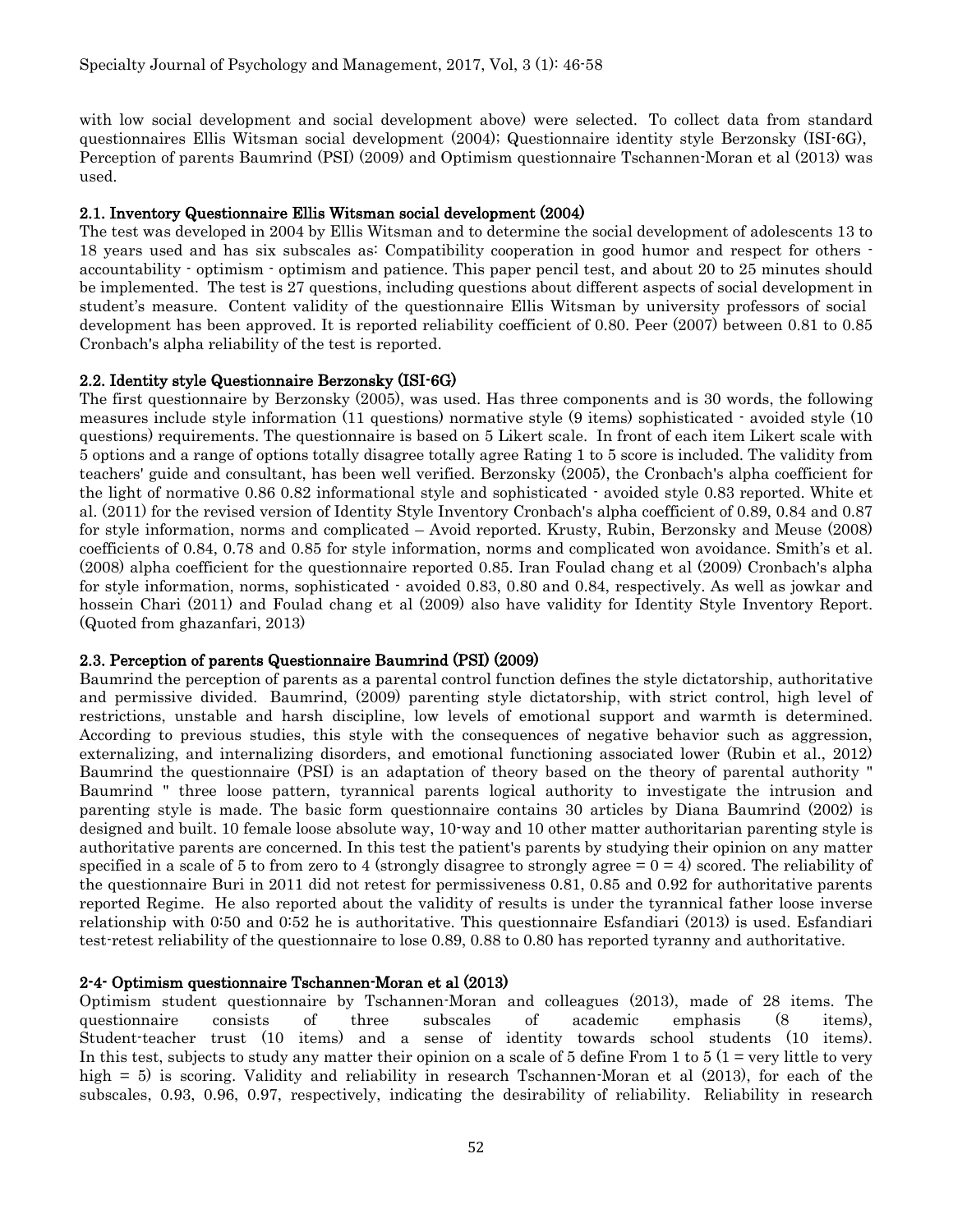Moradi et al (2014) for each of the subscales, respectively, 0.91, 0.86, 0.89 and 0.92 respectively for a total tool.

## 3. Research Findings

#### Table 1. Mean and standard deviation of styles to distinguish the identity of students with high and low social growth.

| Low social<br>development(50) |      | High social<br>development(50) |      | Components of identity style |  |
|-------------------------------|------|--------------------------------|------|------------------------------|--|
| SD.<br>М                      |      | М<br>SD                        |      |                              |  |
| 0.61                          | 1.96 | 0.76                           | 4.75 | Intelligence Style           |  |
| 0.75                          | 2.17 | 1.17                           | 4.35 | Normative style              |  |
| 0.67                          | 2.24 | 0.95                           | 4.55 | Avoidant style               |  |
| 0.67                          | 2.12 | 0.96                           | 4.55 | Total (identity style)       |  |

#### Table 2. The mean and standard deviation of perception of parents to separate students with high and low social growth

|          | <b>SUCTAL ETAM ATT</b> |                 |           |                                 |  |  |  |  |
|----------|------------------------|-----------------|-----------|---------------------------------|--|--|--|--|
|          | Low social             | High social     |           |                                 |  |  |  |  |
|          | development(50)        | development(50) |           | Components of the perception of |  |  |  |  |
| SD.<br>M |                        | М               | <b>SD</b> | parents                         |  |  |  |  |
| 0.65     | 2.13                   | 1.40            | 3.72      | Permissiveness                  |  |  |  |  |
| 0.86     | 2.39                   | 1.33            | 3.84      | Autocracy                       |  |  |  |  |
| 0.64     | 2.31                   | 1.29            | 3.81      | Authoritative                   |  |  |  |  |
| 0.71     | 2.27                   | 1.34            | 3.79      | Total (Perception of parents)   |  |  |  |  |

## Table 3. The mean and standard deviation of optimism to separate students with high and low social growth

| Low social<br>development(50) |      | High social<br>development (50) |           | Components optimism                |  |
|-------------------------------|------|---------------------------------|-----------|------------------------------------|--|
| SD.<br>М                      |      | M                               | <b>SD</b> |                                    |  |
| 0.69                          | 2.18 | 0.78                            | 4.54      | Student-teacher trust              |  |
| 0.73                          | 2.22 | 1.28                            | 4.22      | Academic emphasis                  |  |
| 0.65                          | 2.20 | 1.41                            | 3.63      | School students' sense of identity |  |
| 0.69                          | 2.2  | 1.15                            | 4.13      | Total (optimism)                   |  |

## 4. Analysis of the results

In this section due to the nature of research, variables, hypotheses using multivariate model analysis of variance (MANOVA) is tested.

## First hypothesis: between identities styles in students with high and low social growth there in high school in Tehran.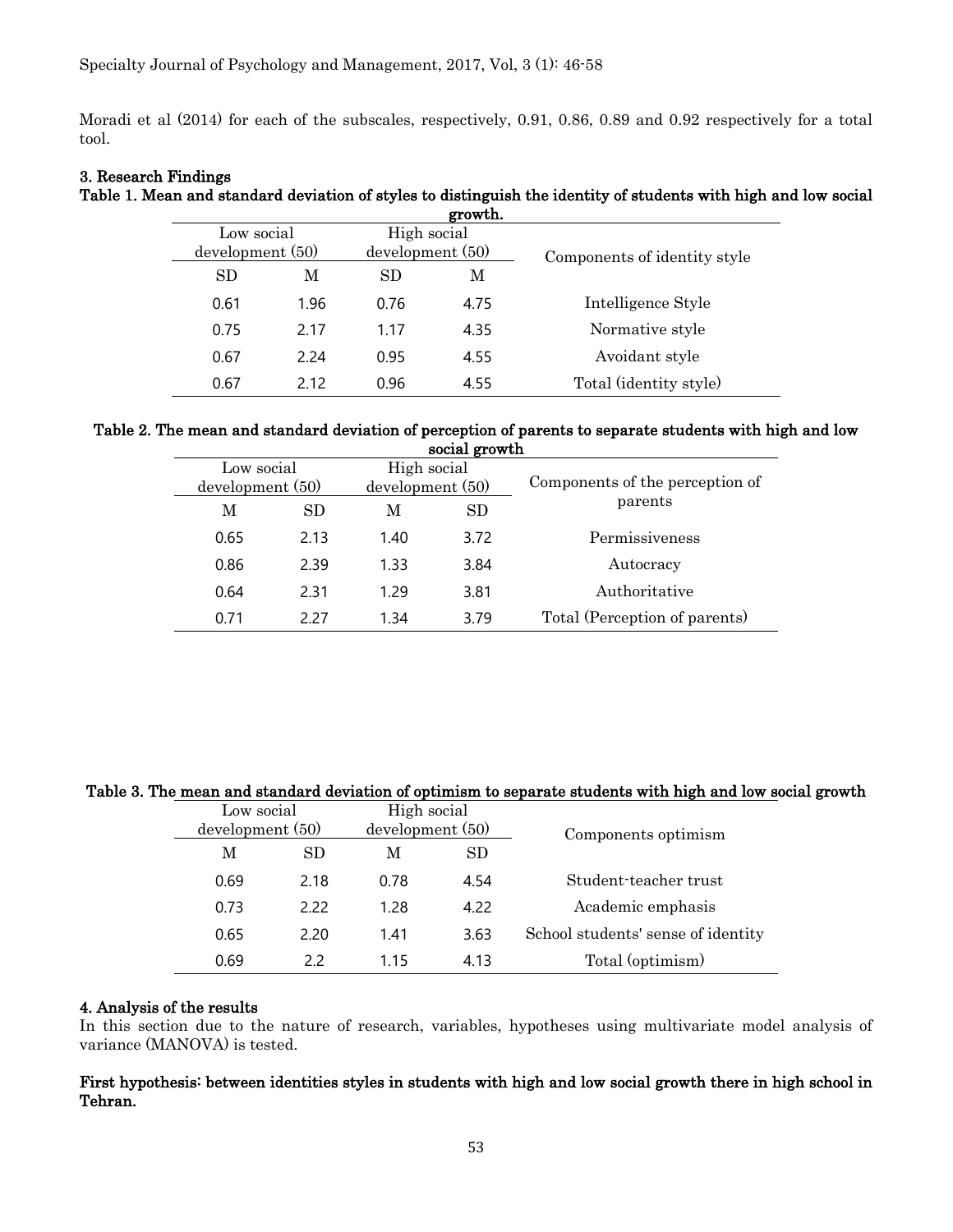| growth                    |      |           |                         |                          |                               |                                                         |                  |  |
|---------------------------|------|-----------|-------------------------|--------------------------|-------------------------------|---------------------------------------------------------|------------------|--|
| Partial<br>Eta<br>Squared | Sig  | ${\bf F}$ | Mean<br>Square          | Degrees<br>οf<br>freedom | Sum of<br>squares             | Variable                                                | Source<br>Change |  |
| 0.805                     | 0.01 | 403.53    | 194.41                  |                          | 194.41                        | Intelligence Style                                      |                  |  |
| 0.554                     | 0.01 | 121.73    | 118.66                  |                          | 118.66                        | Normative style                                         | group            |  |
| 0.666                     | 0.01 | 195.79    | 134.23                  |                          | 134.23                        | Avoidant style                                          |                  |  |
|                           |      |           | 0.482<br>0.975<br>0.686 | 98<br>98<br>98           | 47.21<br>95.53<br>67.18       | Intelligence Style<br>Normative style<br>Avoidant style | Error            |  |
|                           |      |           |                         |                          | 1371.67<br>1281.59<br>1356.47 | Intelligence Style<br>Normative style<br>Avoidant style | Total            |  |

| Table 4. ANOVA for comparison between subjects of identity styles in students with high and low social |  |
|--------------------------------------------------------------------------------------------------------|--|
|                                                                                                        |  |

The results suggest that, taking into account the amount by Bonferroni alpha (0.016) in each of the components of "identity style" There is a significant difference between the groups, So that the information Table 1 shows, the average "style information", "style norms" and "avoidant style" in students with "high social growth" Most of the students that "social development" low. Therefore, it can be accepted that identity styles in students with high and low social development in Tehran province high schools there. Partial Eta Squared (volume effect) revealed that almost 80% of the variance "style information", 55% of the variance of "genre norm" and 66% of "avoidant style" can be explained through the assignment to groups.

## The second hypothesis: the way the perception of parents of students with high and low social growth there in high school in Tehran.

Table 5. ANOVA for comparison of practices between subjects' perceptions of parents of students with high and low social growth

| Partial<br>Eta<br>Squared | Sig  | $\mathbf F$ | Mean<br>Square          | Degrees<br>οf<br>freedom | Sum of<br>squares          | Variable                                     | Source<br>Change |
|---------------------------|------|-------------|-------------------------|--------------------------|----------------------------|----------------------------------------------|------------------|
| 0.339                     | 0.01 | 1.179       | 0.452                   |                          | 13.55                      | Permissiveness                               |                  |
| 0.436                     | 0.01 | 1.776       | 1.1001                  |                          | 33.04                      | Autocracy                                    | group            |
| 0.383                     | 0.01 | 1.429       | 0.449                   |                          | 13.46                      | Authoritative                                |                  |
|                           |      |             | 0.383<br>0.620<br>0.314 | 98<br>98<br>98           | 26.43<br>42.79<br>21.67    | Permissiveness<br>Autocracy<br>Authoritative | Error            |
|                           |      |             |                         |                          | 508.28<br>692.86<br>598.25 | Permissiveness<br>Autocracy<br>Authoritative | Total            |

The results showed that each of the components of the "perception of parental practices" There is a significant difference between groups, So that the information Table 2 shows, the average "permissiveness", "tyranny" and "authoritative" in students with "high social growth" Most of the students that "social development" low. Therefore, it can be accepted that the way the perception of parents of students with high and low social development in Tehran province high schools there. Partial Eta Squared (volume effect) revealed that almost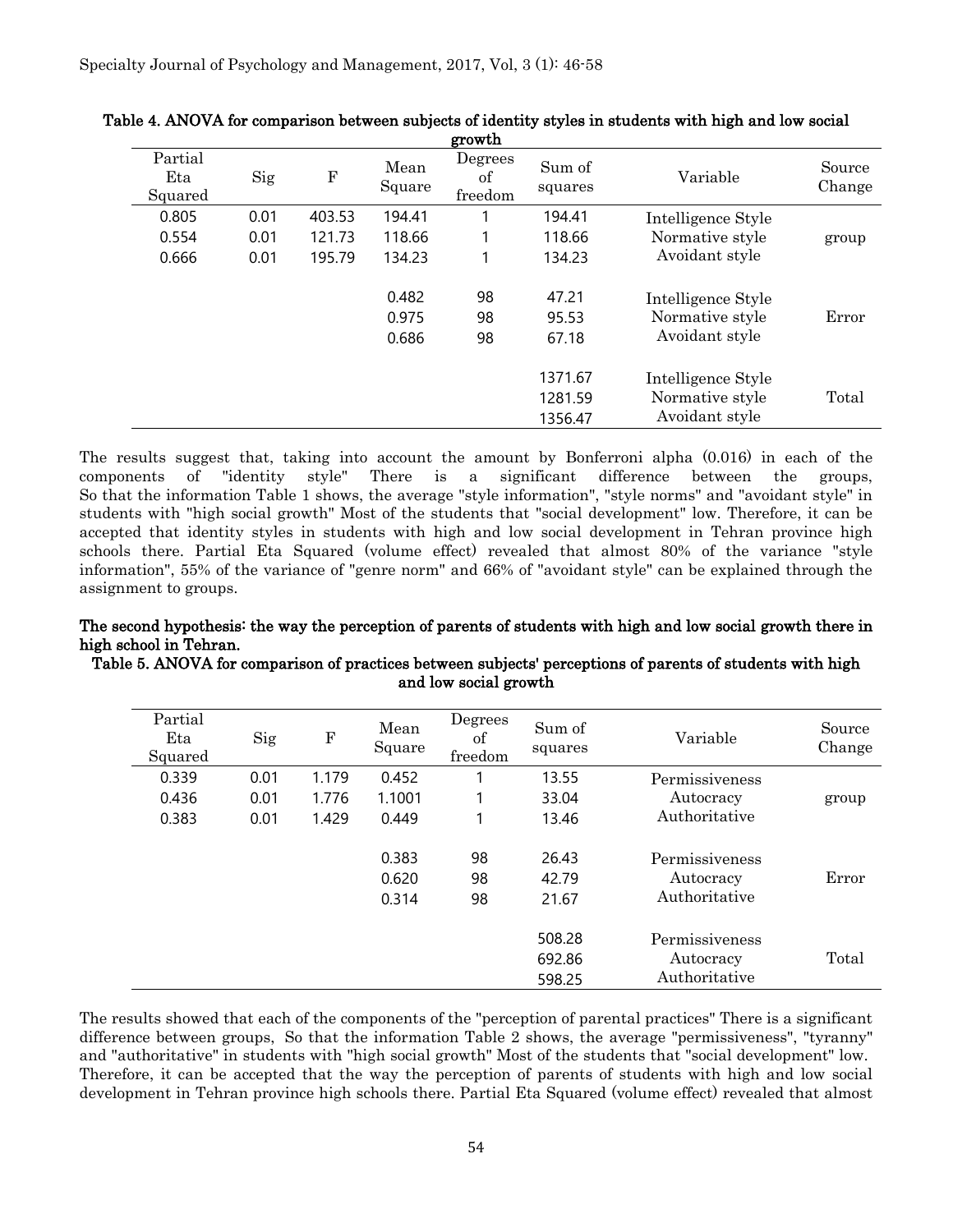33% of the variance "permissiveness", 43% of the variance "tyranny" and 38% of the variance "authoritative" can be explained through the assignment to groups.

|                           |                      |                          |                          |                          |                               | Table 6 ANOVA for comparison between subjects of optimism in students with high and low social growth |                  |
|---------------------------|----------------------|--------------------------|--------------------------|--------------------------|-------------------------------|-------------------------------------------------------------------------------------------------------|------------------|
| Partial<br>Eta<br>Squared | Sig                  | ${\bf F}$                | Mean<br>Square           | Degrees<br>of<br>freedom | Sum of<br>squares             | Variable                                                                                              | Source<br>Change |
| 0.752<br>0.482<br>0.299   | 0.01<br>0.01<br>0.01 | 297.58<br>91.35<br>41.79 | 163.61<br>99.80<br>50.80 |                          | 163.61<br>99.88<br>50.80      | Student-teacher trust<br>Academic emphasis<br>School students' sense of<br>identity                   | group            |
|                           |                      |                          | 0.550<br>1.093<br>1.216  | 98<br>98<br>98           | 53.87<br>107.14<br>119.12     | Student-teacher trust<br>Academic emphasis<br>School students' sense of<br>identity                   | Error            |
|                           |                      |                          |                          | 100<br>100<br>100        | 1416.79<br>1246.69<br>1023.03 | Student-teacher trust<br>Academic emphasis<br>School students' sense of<br>identity                   | Total            |

## The third hypothesis: between optimism and social development of the upper and lower high school students in Tehran there are differences.

The results showed that each of the components of "optimism" There is a significant difference between groups, So that the information Table 3 shows, the average "trust teachers", "stressed education" and "a sense of identity to School" students with "high social growth" Most of the students that "social development" low. Therefore, it can be accepted that the optimism in students with high and low social development in Tehran province high schools there. Partial Eta Squared (volume effect) revealed that almost 75 percent of the variance in "confidence in the teachers", 48% of the variance "academic stress" can be explained through the assignment to groups. The figure for the "sense of school identity" to 29 percent.

## 5. Conclusion

First hypothesis: between identity styles in high and low high school students in Tehran there are differences. In follow-up studies on this hypothesis was concluded that the "style identity", the students' social development up and down "in high school there are differences in Tehran. This hypothesis is tested by analysis of variance was in the fourth quarter. Results showed that about 98 percent of individual differences in three variable ("style information", "style norms" and "avoidant style"), is the difference between high and low social growths.

The results showed that each component of "identity style" There is a significant difference between groups, So that the information Table 1 shows, Average "style information", "style norms" and "avoidant style" in students with "high social growth" Most of the students that "social development" low. Therefore, it can be accepted that identity styles in students with high and low social development in Tehran province high schools there. This is consistent with the findings Farsi Nejad (2015), Ghazanfar (2014), Norman, Tommy and Kinney (2015), Dollinger and Dollinger (2015), White et al (2013), White and Jones (2011), Madjar (2013), Berzonsky (2005) has been consistent.

## The second hypothesis: the way the perception of parents of students with high and low social growth there in high school in Tehran.

The second hypothesis: the way the perception of parents of students with high and low social growth there in high school in Tehran. In follow-up studies on this hypothesis was concluded that the "perception of parental practices" in students' social development up and down "in high school there are differences in Tehran. This hypothesis was tested by multivariate analysis of variance. The results indicate that about 95 percent of individual differences in these three variables, the difference between high and low social developments. The results showed that each of the components of the "perception of parental practices" There is a significant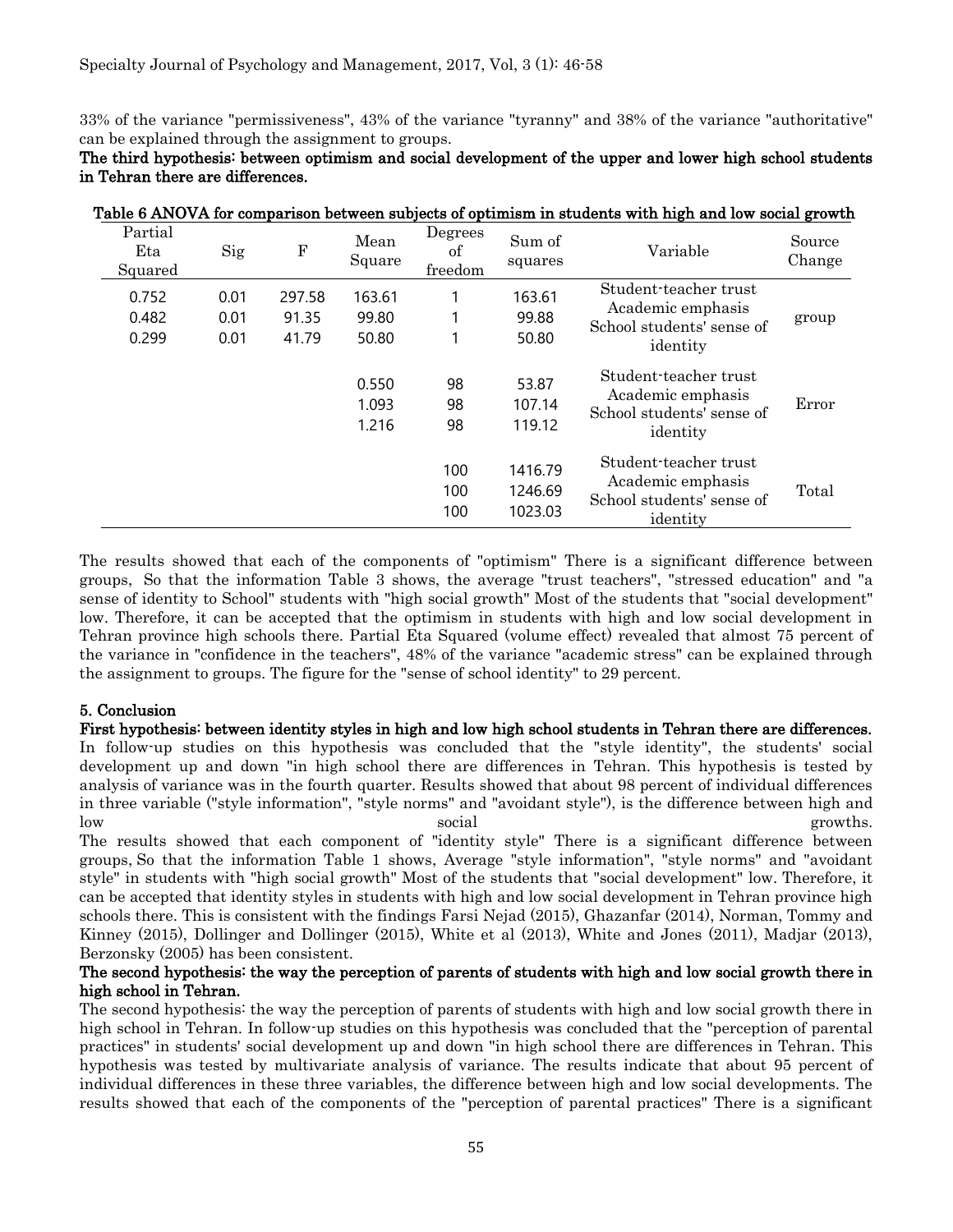difference between groups, So that the information Table 2 shows, the average "permissiveness", "tyranny" and "authoritative" in students with "high social growth" Most of the students that "social development" low. Therefore, it can be accepted that the way the perception of parents of students with high and low social development in Tehran province high schools there. This is consistent with the findings Ghasemi et al. (2015), Hassanzadeh (2014), Jowker (2012), Schwarz, Stutz and Lederman (2015), Kocayoruk (2014), Mikami, Lerner, Griggs, McGrath, Calhoun (2013), Robin (2012), Verissimo, Santos, Vaughn, Torres ,Monteiro and Santos (2011) has been consistent.

## The third hypothesis: between optimism and social development of the upper and lower high school students in Tehran there are differences.

In follow-up studies on this hypothesis was concluded that the "optimism" in students' social development up and down "in high school there are differences in Tehran. This hypothesis was tested by multivariate analysis of variance. The results indicate that about 96 percent of individual differences in these three variables, the difference between high and low social developments. The results showed that each of the components of "optimism" There is a significant difference between groups, So that the information Table 3 shows, the average "trust teachers", "stressed education" and "a sense of identity to School" students with "high social growth" Most of the students that "social development" low. Therefore, it can be accepted that the optimism in students with high and low social development in Tehran province high schools there. This is consistent with the findings Sadeghi and colleagues (2015), Ghasemi et al. (2014), Akinlana (2015), Katri (2014) has been consistent.

According to research conducted in the field of comparative study of identity styles, parental practices and optimistic perception of high school students (second period) and social development up and down several suggestions for future investigations there A few examples will be mentioned below.

- Continuity and stability of social development, the student must study and long-term researches and different courses to be studied further.

- Identify and assess other factors that can be effective in the social development of students.

- The spread of this type of study in other schools and in universities.

- Extension of this type of research in several provinces and compare them with each other

- Check the position of Iran in the field of attention to social development, identity styles, perception of parents and optimism and comparison with other countries

## 6. REFERENCE

- Ahmad, Syed Ahmad Ghasemi, A. (2014), the impact of social skills training on the social development of orphan children under welfare organization of Isfahan province. Journal of Islamic Azad University of prime numbers fall. Pages 21-30.

- Adams, G. R, Munro, B, munro, G, Doherty-Poirer, M & Edwards, J.(2014).Identity processing styles and Canadian adolescents self-reported delinquency, Identity,5, 57-65.

- Akinlana, t; (2015), Academic cademic optimism, motivation and mental ability as determinants of academic performance of secondary school students in ogun state, nigeria, European Journal of Business and Social Sciences, Vol. 1, No. 12, pp 68-76, March 2015

- Baumrind, D. (2002). Current patterns of parental authority. Developmental Psychology 4(1), 1–103.

- Bailis DS, Chipperfield JG. (2012), Hope and optimism. In: Ramachandran VS. Encyclopedia of Human Behaviour. 2nd ed. UK: Elsevier.

- Berzonsky, M. D., & Neimeyer, G. J. (2005). Ego identity status and identity processing orientation: The moderating role of commitment. Journal of Research in Personality, 28, 425-435

- Berzonsky, M. D., & Sullivan, C. (2008). Social- cognitive aspects of identity style: Need for cognition, experiential openness, and introspection. Journal of Adolescent Research, 7, 140-155

- Chesnokova, O., & Subbotsky, E. (2014). Social Creativity in Primary-school Children: How to Measure, Develop and accept it. Procedia - Social and Behavioral Sciences, 146,141 – 146.

- Dollinger, S. & Dollinger, S.M. (2015). Individality and identity exploration: An autophotoghraphic study. Journal of Research in Personality, 31: 337-354

- Farsi Nejad, M. (2015) investigate the relationship between identity styles and social development and self-study in second grade high school male and female students in Tehran, Tehran University master's thesis in General Psychology, University martyr Beheshti.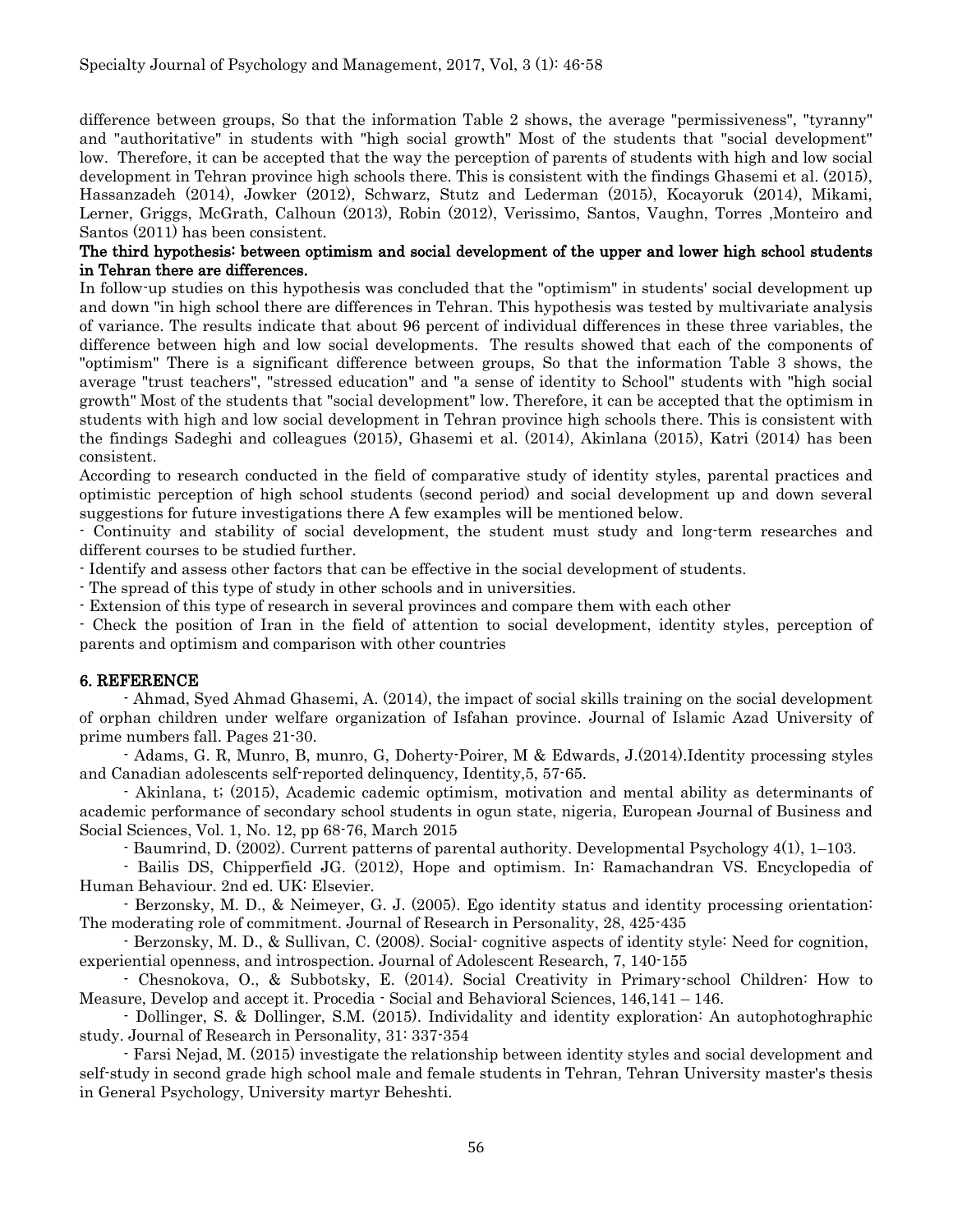- Rahnama, AA. 'Elleyyeen, H. (2011), comparing students' social growth and expressive control in Tehran, Journal of Behavior 12 (15) 33-44

- Ghazanfari, A. (2014), examines the impact of social identity and coping strategies on health of high school students and pre-university. PhD thesis, University of Allameh Tabatabai.

- Ghasemi, E.; Niusha, B; Farghadani, A., (2014), Influence Perception of parents to discuss ways of knowing, loving and female high school students in the city of Saveh, the first National Conference on Science Education and Psychology, Shiraz, opinion-makers now Young innovator

- Ghasemi Arganeh, Hamed; Abedin Darabi Emarati and S. khadeh kavousi, S (KOOS), (2014), the effect of optimism on the sense of social competence school students in the city scene, the second National Conference on Psychology and Behavioral Sciences, Tehran, Institute of Information Narkysh

- Hossein Tabatabai, Fawzia, (2012), The Relationship between Identity Status and coping with the crisis in the Mashhad adolescents. Al-Zahra University master's thesis.

- Hassanzadeh, M., (2015), to examine the relationship between family communication patterns, social self-efficacy and social creativity in school children in Shiraz. Master's thesis, University of Shiraz.

- Jowkar, A., (2013) explore children's creativity intermediation model approach to family variables motivational beliefs parents, instructors and beliefs documents in the students of primary school, dissertation, University of Shiraz

- Kocayoruk, Ercan, (2014), The Perception of parental practices and well-being of adolescents: Link with basic psychological need satisfaction, Procedia - Social and Behavioral Sciences 46 (2014) 3624 – 3628

- Katri Raikkonen & et al, (2014) "The effect of optimism, pessimism and anxiety in students' selfefficacy" Journal of Personality and Social Psychology (January), v. 76, pp. 104-113...

- Lotfabad, H., (2012), developmental psychology (2). Tehran publisher, Eighth Edition.

- Marcia, J. (2014). Identity in Adolescence. In J. Adelson (Ed), Hand book of adolescent psychology. New York: Wiley.

- MirAkhori, M, Amid, R., (2013), social development and academic achievement compared with children from families torn apart coherent master's thesis, Shiraz.

- Masen, Powell, Henry; Kagan, Jerome; Houston, Alta Carol and Kanjr, Jin Wei (2010), the growth and character of the child. Translation Mahshid Yasaii. (2011), Tehran: Publication center.

- Mikami, A., Y., Lerner, M., D., Griggs, M., S., McGrath, A. & Calhoun, C., D. (2013).Parental Influence on Children with Attention-Deficit/Hyperactivity Disorder: II. Results of a Pilot Intervention Training Parents as Friendship Coaches for Children. Journal Abnormal Child Psychology, 38, 737-749.

- Madjar, N. (2013). The contributions of different groups of individuals to employee's creativity. Advances in Developing Human Resources, 7, 182- 206.

- Nurmi, E.,Kinney, A. &Tammi,K. (2015). Identity processing orientation and Cognitive and behavioral processing strategies: Journal of Personality, 13: 105-120

- Nori, F., (2012), examines the relationship between patterns of family upbringing with addiction, research projects Darius Institute, Center for Research and Training in drug abuse and drug dependence, Welfare and Rehabilitation Sciences University, pp. 33-41.

- Nan Kurz, Anita Woolfolk Hoy, and Wayne K. Hoy, (2013), Predictors of Academic Optimism: Teachers' Instructional Beliefs and Professional Commitment, Paper to be presented at the annual meeting of the American Educational Research Association, April 13, 2013, Chicago, IL.

- Russ, Eric. Heim, Amy, Westen, Drew. (2013). Parental Bonding and Personality Pathology Assessed by Clinician Peport, Journal of Personality Disorders, 17(6), 522-536.

- Rubin, J.H., & Rose-Kransor, L. (2012).Interpersonal Problem-Solving and Social Competence in Children. In V.B. van Hasselt & M. Hersen (Eds.), Handbook of Social Development: A Lifespan Perspective. New York: Oxford University Press.

- Shoari Nejad, A., (2014), developmental psychology, dissemination of information, Tehran, pp. 4-54.

- Sadeqi, MR, Amini-Rad, M., (2015), the role of hope and optimism in predicting social development of students, Lorestan, Educational Psychology, Department of Education, Faculty of Education and Psychology, University of Lorestan

- Scheier, M. F. & Carver, C. S. (2012). Optimism, coping and health: assessmentand implication of generalized outcome expectancies. Health Psychology, 3,219-243.